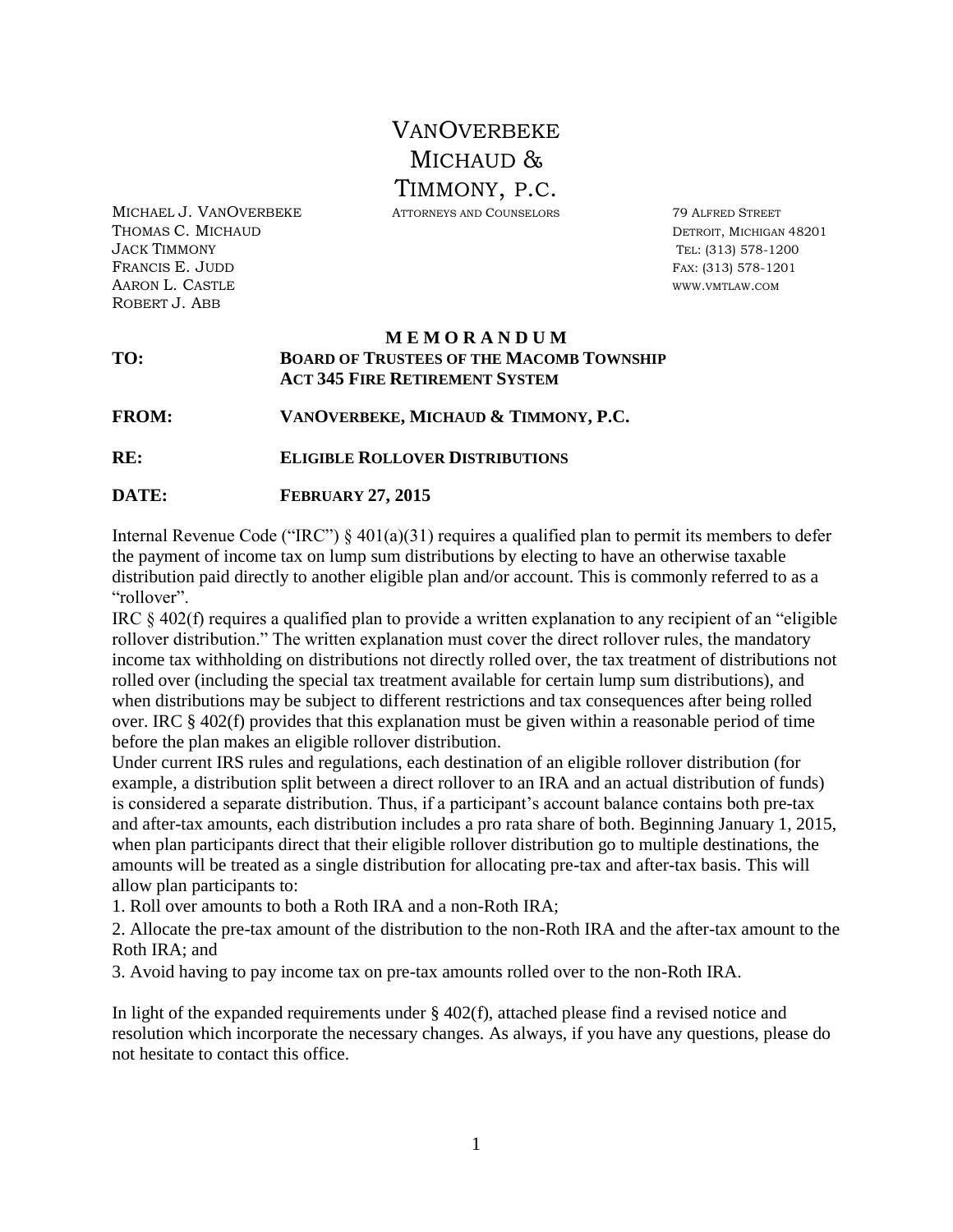# **MACOMB TOWNSHIP ACT 345 FIRE RETIREMENT SYSTEM**

### **NOTICE TO RECIPIENT OF LUMP SUM DISTRIBUTION**

The Retirement System is a qualified plan and is subject to applicable provisions of the Internal Revenue Code. Due to the complexity of the tax laws and other considerations, the Board does not provide tax advice. This notice is provided to you in accordance with Internal Revenue Code Section 402 and Internal Revenue Regulation 1.402(f).

*THE BOARD OF TRUSTEES MAKES NO REPRESENTATION OR GIVES NO ASSURANCE WITH RESPECT TO WHAT MAY OR MAY NOT BE PERMISSIBLE UNDER THE TAX LAWS. PLEASE CONSULT YOUR TAX ADVISOR.*

## **SPECIAL TAX RULES**

The Internal Revenue Code provides several complex rules relating to the taxation of the amounts you received in this distribution. This notice merely summarizes certain rules. You should promptly consult a tax advisor in deciding what course to follow with respect to any distribution from the Retirement System.

#### **SAFE HARBOR EXPLANATION FOR PLANS QUALIFIED UNDER IRC SECTION 401(a)**

## **SPECIAL TAX NOTICE REGARDING PLAN PAYMENTS**

This notice explains how you can continue to defer income tax on your retirement savings in the Retirement System (the "Plan") and contains important information you will need before you decide how to receive your Plan benefits.

This notice is provided to you by the Plan because all or part of the payment that you will soon receive from the Plan may be eligible for rollover by you or your Plan Administrator to a traditional IRA, a Roth IRA or an eligible employer plan.

A rollover is a payment by you or the Plan Administrator of all or part of your benefit to another plan or IRA that allows you to continue to postpone taxation of that benefit until it is paid to you. Your payment cannot be rolled over to a designated Roth account in an employer plan, a SIMPLE IRA, or a Coverdell Education Savings Account (formerly known as an education IRA).

An "eligible employer plan" includes a plan qualified under section 401(a) of the Internal Revenue Code, including a 401(k) plan, profit-sharing plan, defined benefit plan, stock bonus plan, and money purchase plan; a section 403(a) annuity plan; a section 403(b) tax-sheltered annuity; and an eligible section 457(b) plan maintained by a governmental employer (governmental 457 plan).

An eligible employer plan is not legally required to accept a rollover. Before you decide to roll over your payment to another employer plan, you should find out whether the plan accepts rollovers and, if so, the types of distributions it accepts as a rollover. You should also find out about any documents that are required to be completed before the receiving plan will accept a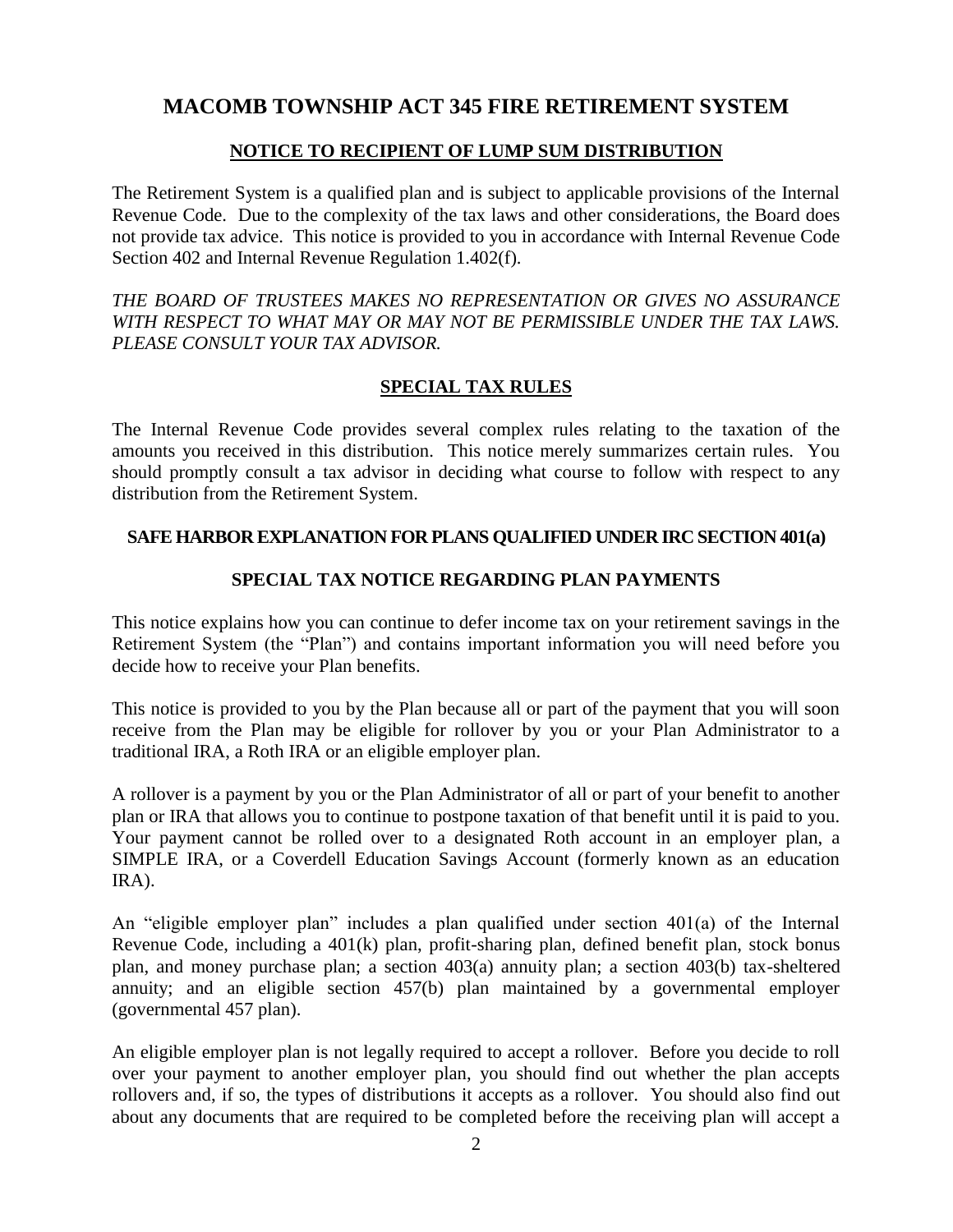rollover. Even if a plan accepts rollovers, it might not accept rollovers of certain types of distributions, such as after-tax amounts. If this is the case, and your distribution includes aftertax amounts, you may wish instead to roll your distribution over to a traditional or Roth IRA or split your rollover amount between the employer plan in which you will participate and a traditional or Roth IRA. If an employer plan accepts your rollover, the plan may restrict subsequent distributions of the rollover amount or may require your spouse's consent for any subsequent distribution. A subsequent distribution from the plan that accepts your rollover may also be subject to different tax treatment than distributions from this Plan. Check with the administrator of the plan that is to receive your rollover prior to making the rollover.

If you have additional questions after reading this notice, please contact your plan administrator.

#### **SUMMARY**

There are two ways you may be able to receive a Plan payment that is eligible for rollover:

(1) Certain payments can be made directly to a traditional or Roth IRA that you establish or to an eligible employer plan that will accept it and hold it for your benefit ("DIRECT ROLLOVER"); or

(2) The payment can be PAID TO YOU.

#### **If you choose a DIRECT ROLLOVER:**

- Your payment will not be taxed in the current year and no income tax will be withheld unless the rollover is made to a Roth IRA, in which case you must include the amount of the payment (other than after-tax contributions) in gross income
- You choose whether your payment will be made directly to your traditional IRA, your Roth IRA, or to an eligible employer plan that accepts your rollover. Your payment cannot be rolled over to a SIMPLE IRA, or a Coverdell Education Savings Account.
- The taxable portion of your payment will be taxed later when you take it out of the traditional IRA or the eligible employer plan. Depending on the type of plan, the later distribution may be subject to different tax treatment than it would be if you received a taxable distribution from this Plan.

#### **If you choose to have a Plan payment that is eligible for rollover PAID TO YOU:**

 You will receive only 80% of the taxable amount of the payment, because the Plan Administrator is required to withhold 20% of that amount and send it to the IRS as income tax withholding to be credited against your taxes. (The Plan is not required to withhold tax on distributions less than \$200.00).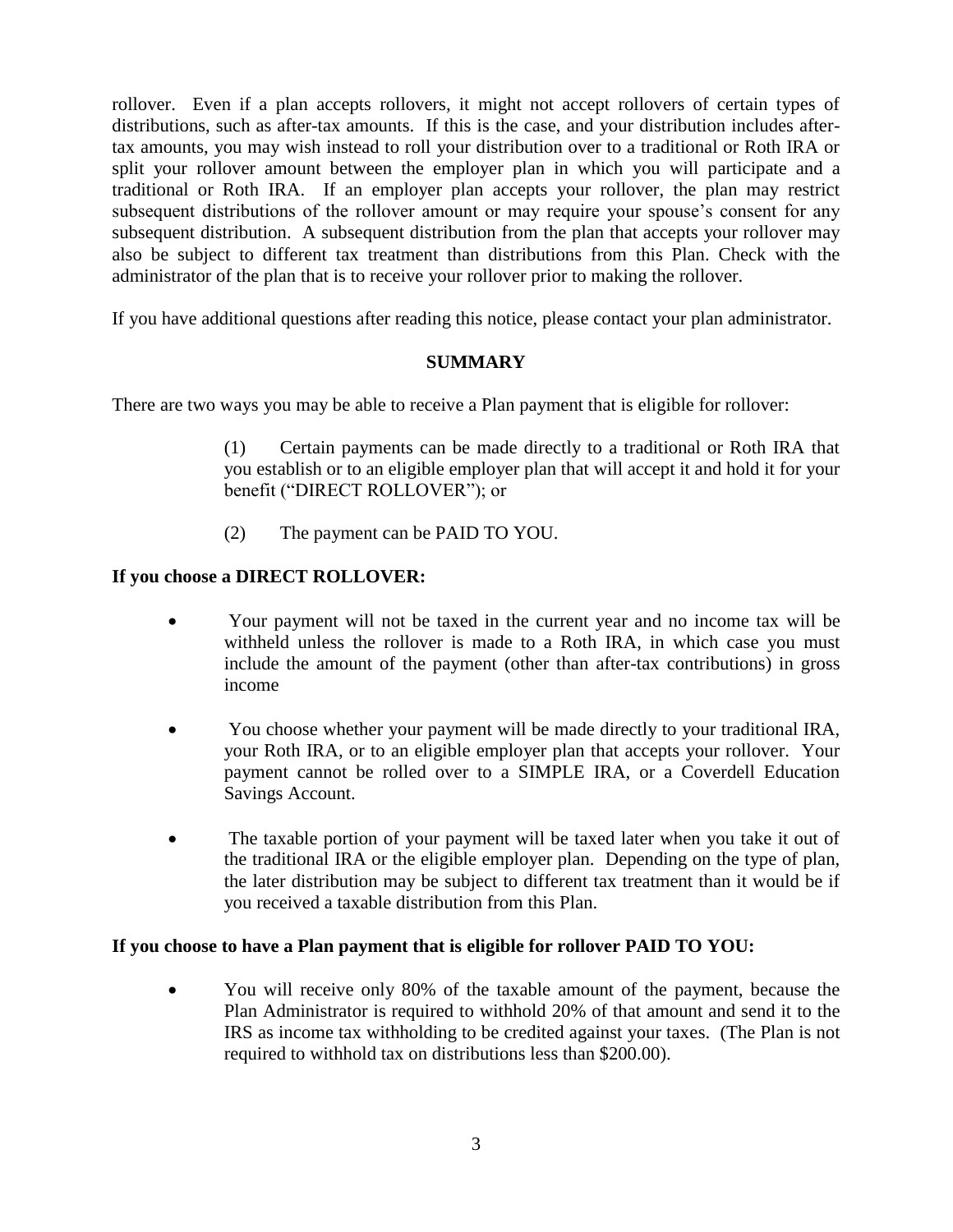- The taxable amount of your payment will be taxed in the current year unless you roll it over. Under limited circumstances, you may be able to use special tax rules that could reduce the tax you owe. However, if you receive the payment before age 59½, you may have to pay an additional 10% tax [Please note that effective August 17, 2006, the 10% penalty is waived for distributions made to individuals who separate from employment after age 55 and for distributions from a governmental defined benefit plan to public safety employees separating from service after attaining age 50 (instead of age 55)].
- You can roll over all or part of the payment by paying it to your traditional or Roth IRA or to an eligible employer plan that accepts your rollover within 60 days after you receive the payment. The amount rolled over will not be taxed until you take it out of a traditional IRA or an eligible employer plan. However, payments to a Roth IRA must include the amount of the rollover (excluding aftertax contributions) in gross income.
- If you want to roll over 100% of the payment to a traditional IRA, a Roth IRA, or an eligible employer plan, you must find other money to replace the 20% of the taxable portion that was withheld. If you roll over only the 80% that you received, you will be taxed on the 20% that was withheld and that is not rolled over.

# **Your Right to Waive the 30-Day Notice Period**

Generally, neither a direct rollover nor a payment can be made from the Plan until at least 30 days after your receipt of this notice. Thus, after receiving this notice, you have at least 30 days to consider whether to have your withdrawal directly rolled over. If you do not wish to wait until this 30-day notice period ends before your election is processed, you may waive the notice period by making an affirmative election indicating whether you wish to make a direct rollover. Your withdrawal will then be processed in accordance with your election as soon as practical after it is received by the Plan Administrator.

# **I. PAYMENTS THAT CAN AND CANNOT BE ROLLED OVER**

#### **The following types of payments can be rolled over:**

Payments from the Plan may be "eligible rollover distributions." This means that they can be rolled over to a traditional IRA, to a Roth IRA or to an eligible employer plan that accepts rollovers. Your Plan administrator should be able to tell you what portion of your payment is an eligible rollover distribution.

After-tax Contributions. After-tax contributions included in a payment are not taxed. If a payment is only part of your benefit, an allocable portion of your after-tax contributions is included in the payment, so you cannot take a payment of only after-tax contributions. However, if you have pre-1987 after-tax contributions maintained in a separate account, a special rule may apply to determine whether the after-tax contributions are included in a payment. In addition, special rules apply when you do a rollover, as described below.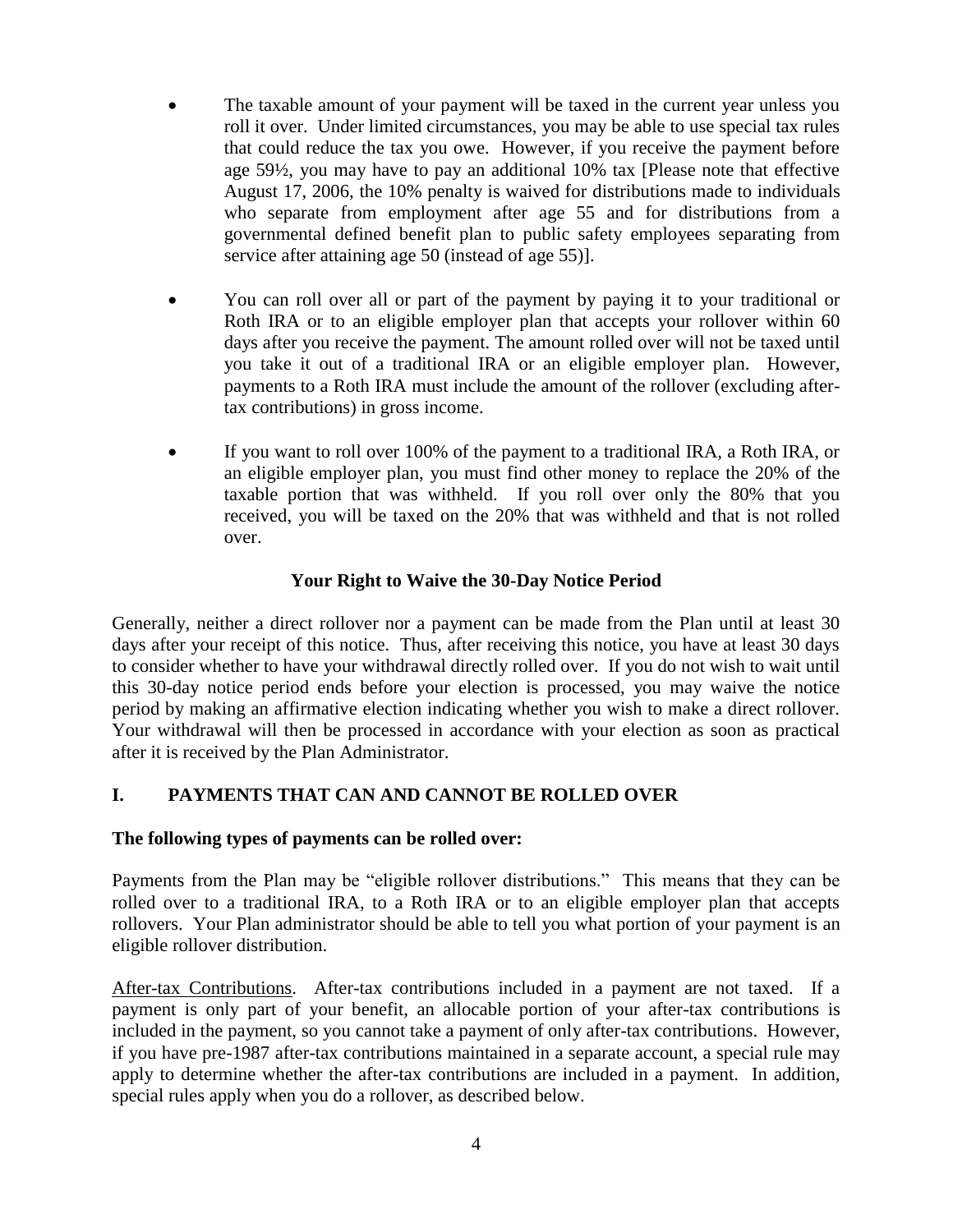If you made after-tax contributions to the Plan, these contributions may be rolled into either a traditional IRA, a Roth IRA or to certain employer plans that accept rollovers of the after-tax contributions. The following rules apply:

> a) Rollover into a Traditional or Roth IRA. You can roll over your after-tax contributions to a traditional IRA or Roth IRA either directly or indirectly. Your plan administrator should be able to tell you how much of your payment is the taxable portion and how much is the after-tax portion. If you roll over after-tax contributions to a traditional IRA, it is your responsibility to keep track of, and report to the Internal Revenue Service on the applicable forms, the amount of these after-tax contributions. This will enable the nontaxable amount of any future distributions from the traditional IRA to be determined. Once you roll over your after-tax contributions to a traditional or Roth IRA, those amounts CANNOT later be rolled over to an employer plan.

> b) Rollover into an Employer Plan. You can roll over after-tax contributions from an employer plan that is qualified under Code section 401(a) or a section 403(a) annuity plan to another such plan using a direct rollover if the other plan provides separate accounting for amounts rolled over, including separate accounting for the after-tax employee contributions and earnings on those contributions. You can also roll over after-tax contributions from a section 403(b) tax-sheltered annuity to another section 403(b) tax-sheltered annuity using a direct rollover if the other tax-sheltered annuity provides separate accounting for amounts rolled over, including separate accounting for the after-tax employee contributions and earnings on those contributions. You CANNOT roll over aftertax contributions to a governmental 457 plan. If you want to roll over your aftertax contributions to an employer plan that accepts these rollovers, you cannot have the after-tax contributions paid to you first. You must instruct the Plan Administrator of this Plan to make a direct rollover on your behalf. Also, you cannot first roll over after-tax contributions to a traditional or Roth IRA and then roll over that amount into an employer plan.

# **The following types of payments cannot be rolled over:**

Payments Spread over Long Periods. You cannot roll over a payment if it is part of a series of equal (or almost equal) payments that are made at least once a year and that will last for:

- your lifetime (or a period measured by your life expectancy), or
- your lifetime and your beneficiary's lifetime (or a period measured by your joint life expectancies), or
- a period of 10 years or more.

Required Minimum Payments. Beginning when you reach age 70½ or retire, whichever is later, a certain portion of your payment cannot be rolled over because it is a "required minimum payment" that must be paid to you.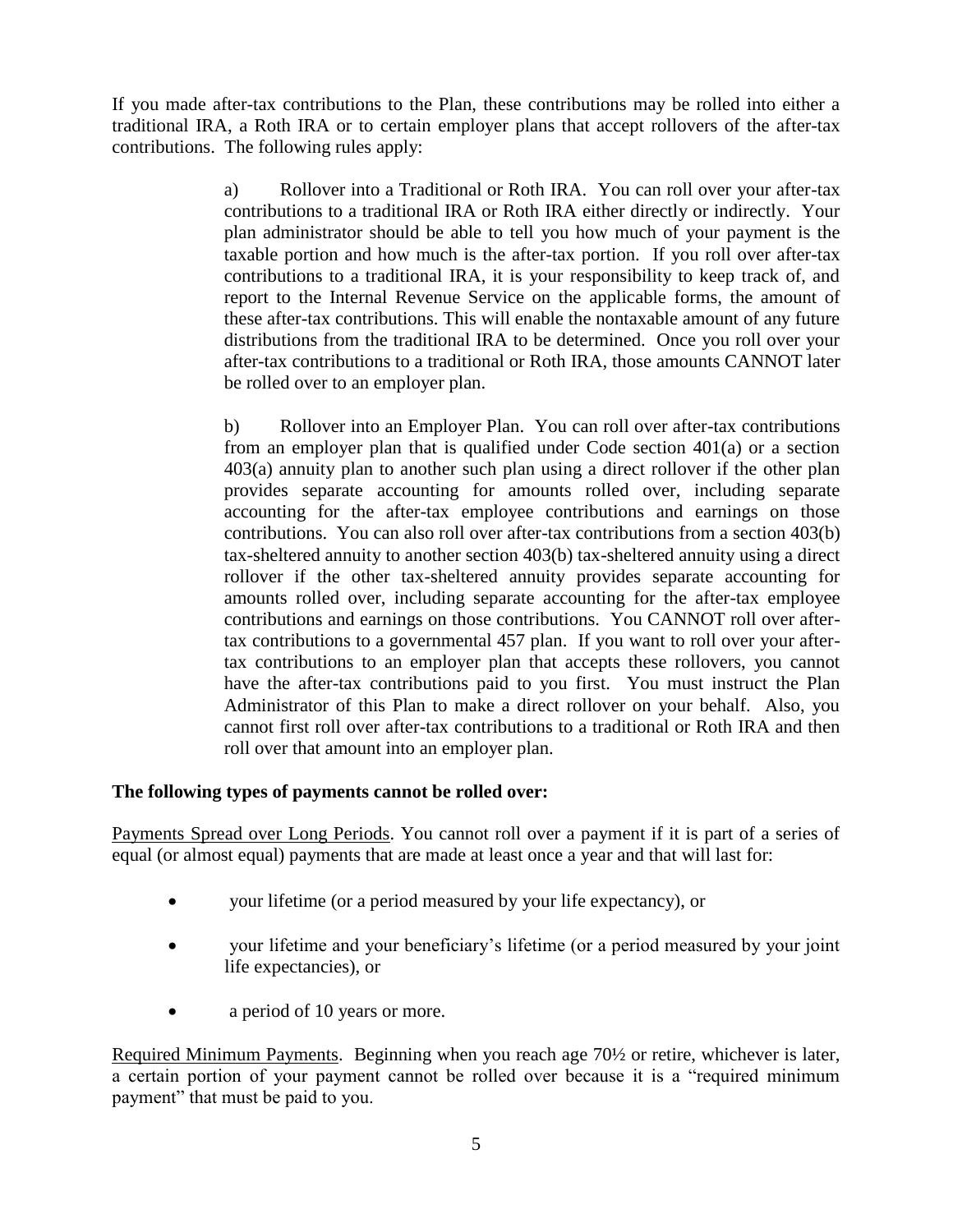Corrective Distributions. A distribution that is made to correct a failed nondiscrimination test or because legal limits on certain contributions were exceeded cannot be rolled over.

Payments from a plan cannot be rolled over to a designated Roth account in an employer plan, a SIMPLE IRA, or a Coverdell Education Savings Account

## **II. DIRECT ROLLOVER**

A DIRECT ROLLOVER is a direct payment of the amount of your Plan benefits to a traditional IRA, a Roth IRA, or to an eligible employer plan that will accept it. You can choose a DIRECT ROLLOVER of all or any portion of your payment that is an eligible rollover distribution, as described in Part I above. The taxable portion of your payment for which you choose a DIRECT ROLLOVER is subject to taxation in the year of distribution if the payment is rolled over to a Roth IRA. You are not taxed on the taxable portion of your payment for which you choose a DIRECT ROLLOVER until you later take it out of a traditional IRA or an eligible employer plan. You may not choose a DIRECT ROLLOVER if your distributions for the year are less than \$200.

DIRECT ROLLOVER to a Traditional or Roth IRA. You can open a traditional IRA or a Roth IRA to receive the direct rollover. If you choose to have your payment made directly to a traditional IRA or a Roth IRA, contact an IRA sponsor (usually a financial institution) to find out how to have your payment made in a direct rollover to a traditional or Roth IRA at that institution. If you are unsure of how to invest your money, you can temporarily establish a traditional IRA or Roth IRA to receive the payment. However, in choosing a traditional or Roth IRA, you may wish to make sure that the traditional or Roth IRA you choose will allow you to move all or a part of your payment to another traditional or Roth IRA at a later date, without penalties or other limitations. See IRS Publication 590, Individual Retirement Arrangements, for more information on traditional IRAs (including limits on how often you can roll over between IRAs).

If you roll over a payment from the Plan to a Roth IRA, a special rule applies under which the amount of the payment rolled over (reduced by any after-tax amounts) will be taxed. However, the 10% additional income tax on early distributions will not apply (unless you take the amount rolled over out of the Roth IRA within 5 years, counting from January 1 of the year of the rollover). Later payments from the Roth IRA that are qualified distributions will not be taxed (including earnings after the rollover). A qualified distribution from a Roth IRA is a payment made after you are age 59½ (or after your death or disability, or as a qualified first-time homebuyer distribution of up to \$10,000) and after you have had a Roth IRA for at least 5 years.

DIRECT ROLLOVER to a Plan. If you are employed by a new employer that has an eligible employer plan, and you want a direct rollover to that plan, ask the plan administrator of that plan whether it will accept your rollover. An eligible employer plan is not legally required to accept a rollover. Even if your new employer's plan does not accept a rollover, you can choose a DIRECT ROLLOVER to a traditional IRA or a Roth IRA. If the employer plan accepts your rollover, the plan may provide restrictions on the circumstances under which you may later receive a distribution of the rollover amount or may require spousal consent to any subsequent distribution. Check with the plan administrator of that plan before making your decision.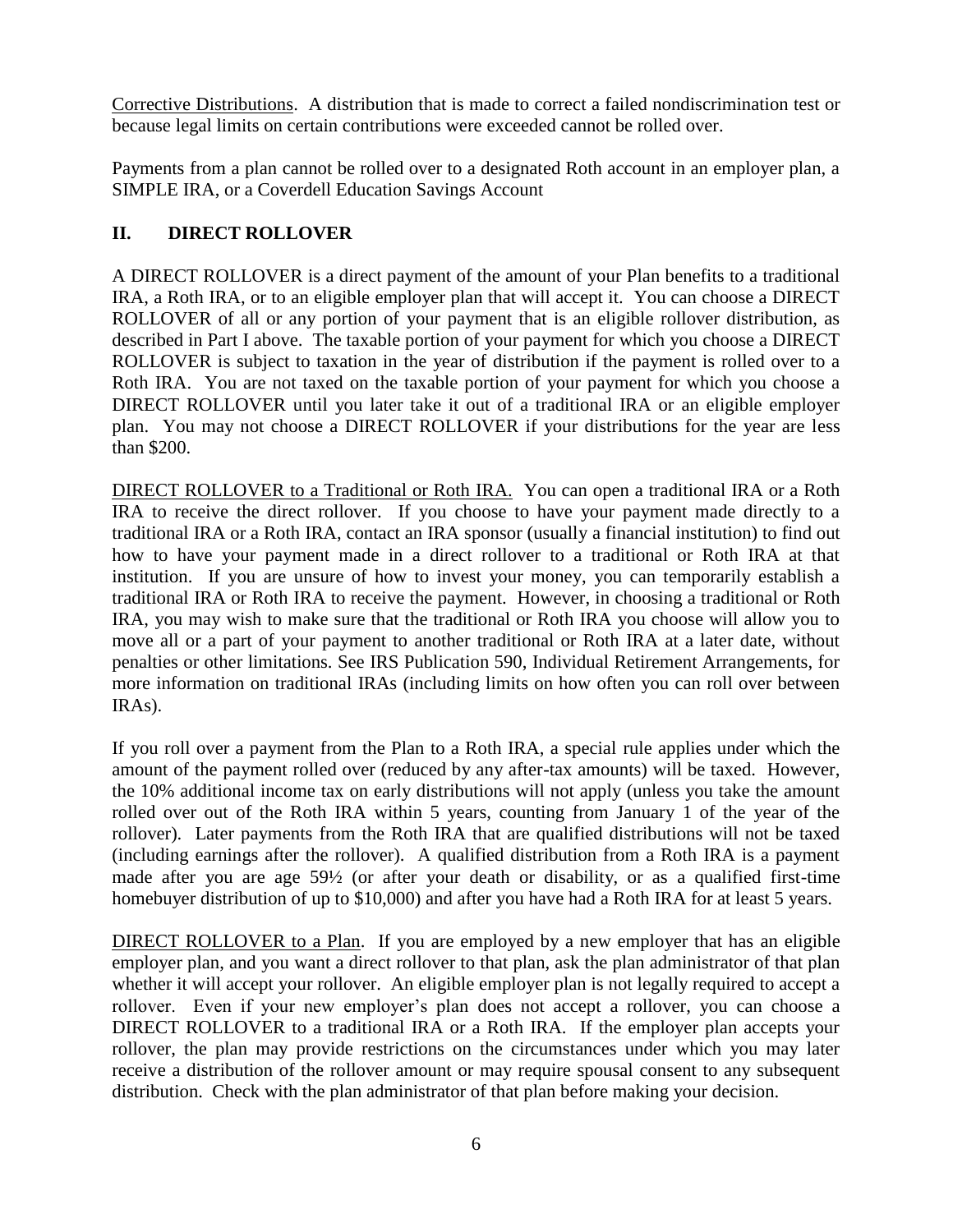DIRECT ROLLOVER of a Series of Payments. If you receive a payment that can be rolled over to a traditional IRA, a Roth IRA, or an eligible employer plan that will accept it, and it is paid in a series of payments for less than 10 years, your choice to make or not make a DIRECT ROLLOVER for a payment will apply to all later payments in the series until you change your election. You are free to change your election for any later payment in the series.

Change in Tax Treatment Resulting from a DIRECT ROLLOVER. The tax treatment of any payment from the eligible employer plan or traditional IRA receiving your DIRECT ROLLOVER might be different than if you received your benefit in a taxable distribution directly from the Plan.

For example, if you were born before January 1, 1936, you might be entitled to ten-year averaging or capital gain treatment, as explained below. However, if you have your benefit rolled over to a section 403(b) tax-sheltered annuity, a governmental 457 plan, or an IRA in a DIRECT ROLLOVER, your benefit will no longer be eligible for that special treatment. See the sections below entitled "Additional 10% Tax if You Are under Age 59½" and "Special Tax Treatment if You Were Born before January 1, 1936."

# **III. SIXTY DAY ROLLOVER**

If you receive a payment that can be rolled over under Part I above, you can still decide to roll over all or part of it to a traditional IRA, a Roth IRA, or to an eligible employer plan that accepts rollovers. If you decide to roll over, you must contribute the amount of the payment you received to a traditional IRA, a Roth IRA, or an eligible employer plan within 60 days after you receive the payment. The portion of your payment that is rolled over will be taxed if rolled over into a Roth IRA. The portion of your payment that is rolled over will not be taxed until you take it out of a traditional IRA or an eligible employer plan.

You can roll over up to 100% of your payment that can be rolled over under Part I above, including an amount equal to the 20% of the taxable portion that was withheld. If you choose to roll over 100%, you must find other money within the 60-day period to contribute to the traditional IRA, Roth IRA, or the eligible employer plan, to replace the 20% that was withheld. On the other hand, if you roll over only the 80% of the taxable portion that you received, you will be taxed on the 20% that was withheld.

Example: The taxable portion of your payment that can be rolled over under Part I above is \$10,000, and you choose to have it paid to you. You will receive \$8,000, and \$2,000 will be sent to the IRS as income tax withholding. Within 60 days after receiving the \$8,000, you may roll over the entire \$10,000 to a traditional IRA, a Roth IRA or an eligible employer plan. To do this, you roll over the \$8,000 you received from the Plan, and you will have to find \$2,000 from other sources (your savings, a loan, etc.). In this case, the entire \$10,000 is not taxed until you take it out of the traditional IRA or an eligible employer plan. If you roll over the entire \$10,000, when you file your income tax return you may get a refund of part or all of the \$2,000 withheld. If, on the other hand, you roll over only \$8,000, the \$2,000 you did not roll over is taxed in the year it was withheld. When you file your income tax return, you may get a refund of part of the \$2,000 withheld. (However, any refund is likely to be larger if you roll over the entire \$10,000.)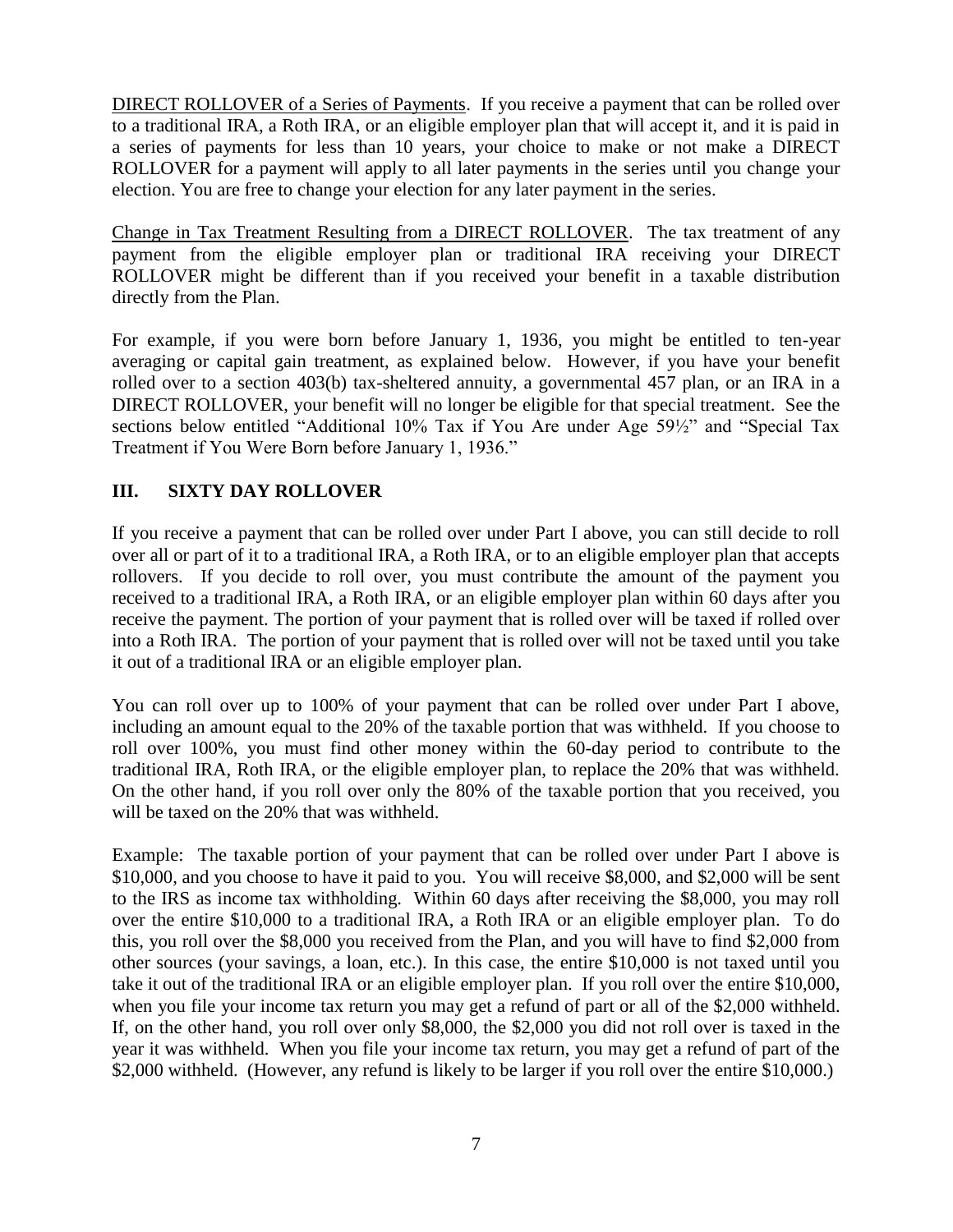# **IV. PAYMENT PAID TO YOU**

If your payment can be rolled over (see Part I above) and the payment is made to you in cash, it is subject to 20% federal income tax withholding on the taxable portion (state tax withholding may also apply). The payment is taxed in the year you receive it unless, within 60 days, you roll it over to a traditional IRA, a Roth IRA or an eligible employer plan that accepts rollovers. If you do not roll it over, special tax rules may apply.

### **Income Tax Withholding:**

Mandatory Withholding. If any portion of your payment can be rolled over under Part I above and you do not elect to make a DIRECT ROLLOVER, the Plan is required by law to withhold 20% of the taxable amount. This amount is sent to the IRS as federal income tax withholding.

For example, if you can roll over a taxable payment of \$10,000, only \$8,000 will be paid to you because the Plan must withhold \$2,000 as income tax. However, when you prepare your income tax return for the year, unless you make a rollover within 60 days (see "Sixty-Day Rollover Option" below), you must report the full \$10,000 as a taxable payment from the Plan. You must report the \$2,000 as tax withheld, and it will be credited against any income tax you owe for the year. There will be no income tax withholding if your payments for the year are less than \$200.

Voluntary Withholding. If any portion of your payment is taxable but cannot be rolled over under Part I above, the mandatory withholding rules described above do not apply. In this case, you may elect not to have withholding apply to that portion. If you do nothing, 10% will be taken out of this portion of your payment for federal income tax withholding. To elect out of withholding, ask the Plan Administrator for the election form and related information.

Additional 10% Tax If You Are under Age 59½. If you receive a payment before you reach age 59½ and you do not roll it over, then, in addition to the regular income tax, you may have to pay an extra tax equal to 10% of the taxable portion of the payment. The additional 10% tax generally does not apply to: (1) payments from a governmental defined benefit pension plan that are paid to qualified public safety employees after separation from service with your employer during or after the year you reach age 50 (Please note that prior to August 17, 2006, the 10% penalty applied to distributions made prior to age 55); (2) payments from a defined contribution plan that are paid after you separate from service during or after the year you attain age 55; (3) payments that are paid because you retire due to disability; (4) payments that are paid as equal (or almost equal) payments over your life or life expectancy (or you and your beneficiary's lives or life expectancies); (5) dividends paid with respect to stock by an employee stock ownership plan (ESOP) as described in Code section 404(k); (6) payments that are paid directly to the government to satisfy a federal tax levy; (7) payments that are paid to an alternate payee under a qualified domestic relations order; or, (8) payments that do not exceed the amount of your deductible medical expenses. See IRS Form 5329 for more information on the additional 10% tax.

The additional 10% tax will not apply to distributions from a governmental 457 plan, except to the extent the distribution is attributable to an amount you rolled over to that plan (adjusted for investment returns) from another type of eligible employer plan or IRA. Any amount rolled over from a governmental 457 plan to another type of eligible employer plan or to a traditional IRA will become subject to the additional 10% tax if it is distributed to you before you reach age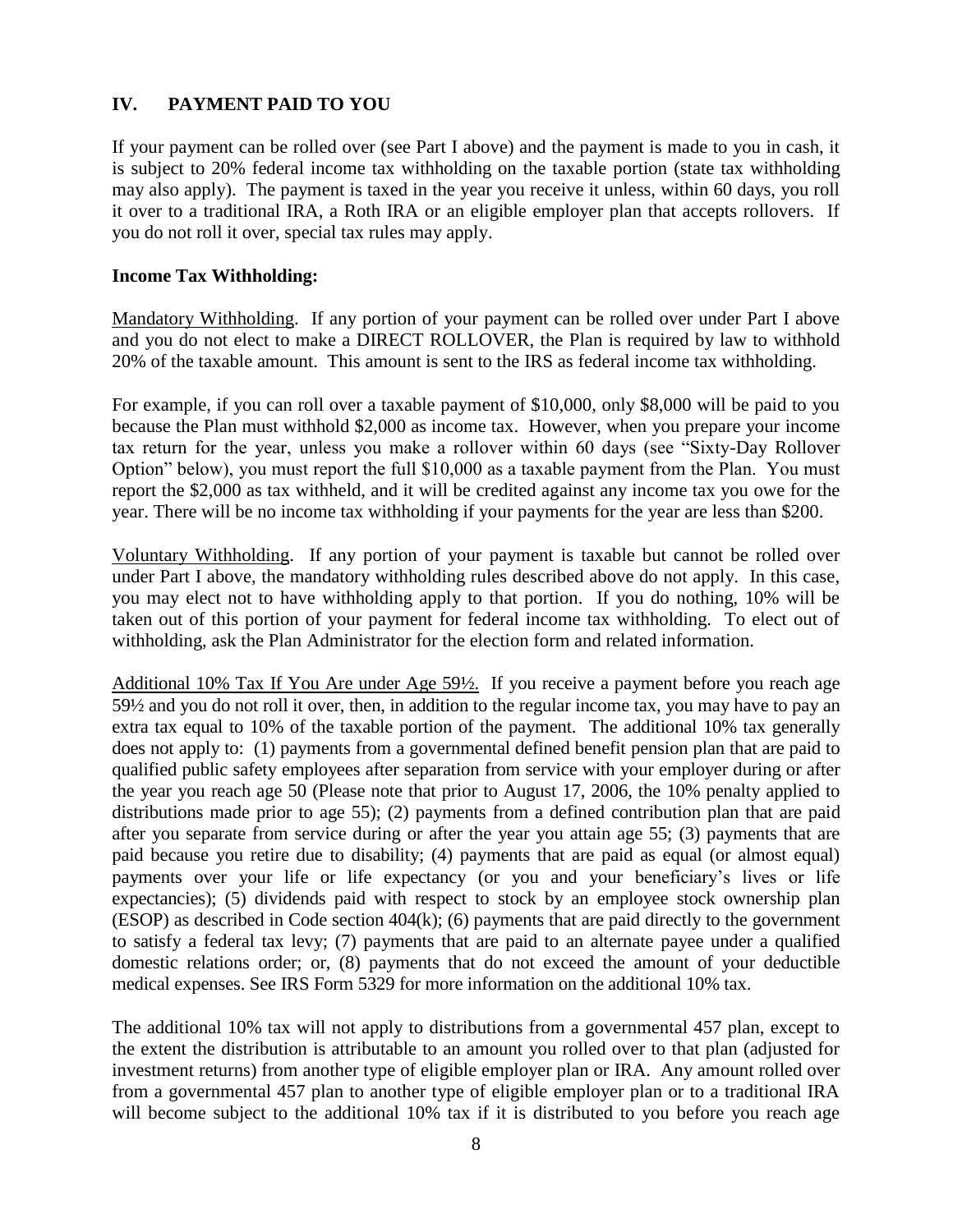59½, unless one of the exceptions applies.

If you receive a payment from an IRA when you are under age 59½, you will have to pay the 10% additional income tax on early distributions from the IRA, unless an exception applies. In general, the exceptions to the 10% additional income tax for early distributions from an IRA are the same as the exceptions listed above for early distributions from a plan. However, there are a few differences for payments from an IRA, including:

- (1) There is no exception for payments after separation from service that are made after age 55 (age 50 for public safety employees separating under a defined benefit plan);
- (2) The exception for qualified domestic relations orders does not apply (although a special rule applies under which, as part of a divorce or separation agreement, a tax-free transfer may be made directly to an IRA of a spouse or former spouse);
- (3) The exception for payments made at least annually in equal or close to equal amounts over a specified period applies without regard to whether you have had a separation from service; and
- (4) There are additional exceptions for (a) payments for qualified higher education expenses, (b) payments up to \$10,00 used in a qualified first-time home purchase, and (c) payments for health insurance premiums after you have received unemployment compensation for 12 consecutive weeks (or would have been eligible to receive unemployment compensation but for self-employed status).

Michigan State Income Tax Withholding. Effective January 1, 2012, Michigan law requires that taxes be paid on your distribution based on certain factors and the number of exemptions you requested for your federal income tax. For more information on Michigan tax withholding, please visit [www.michigan.gov/taxes.](http://www.michigan.gov/taxes)

# **V. SPECIAL RULES AND OPTIONS**

#### **If your payment includes after-tax contributions.**

If you do a direct rollover to an IRA of only a portion of the amount paid from the Plan and at the same time the rest is paid to you, the portion directly rolled over consists first of the amount that would be taxable if not rolled over. For example, assume you are receiving a distribution of \$12,000, of which \$2,000 is after-tax contributions. In this case, if you directly roll over \$10,000 to an IRA that is not a Roth IRA, no amount is taxable because the \$2,000 amount not directly rolled over is treated as being after-tax contributions. If you do a direct rollover the entire amount paid from the Plan to two or more destinations at the same time, you can choose which destination receives the after-tax contributions.

If you do a 60-day rollover to an IRA of only a portion of a payment made to you, the after-tax contributions are treated as rolled over last. For example, assume you are receiving a distribution of \$12,000, of which \$2,000 is after-tax contributions, and no part of the distribution is directly rolled over. In this case, if you roll over \$10,000 to an IRA that is not a Roth IRA in a 60-day rollover, no amount is taxable because the \$2,000 amount not rolled over is treated as being after-tax contributions.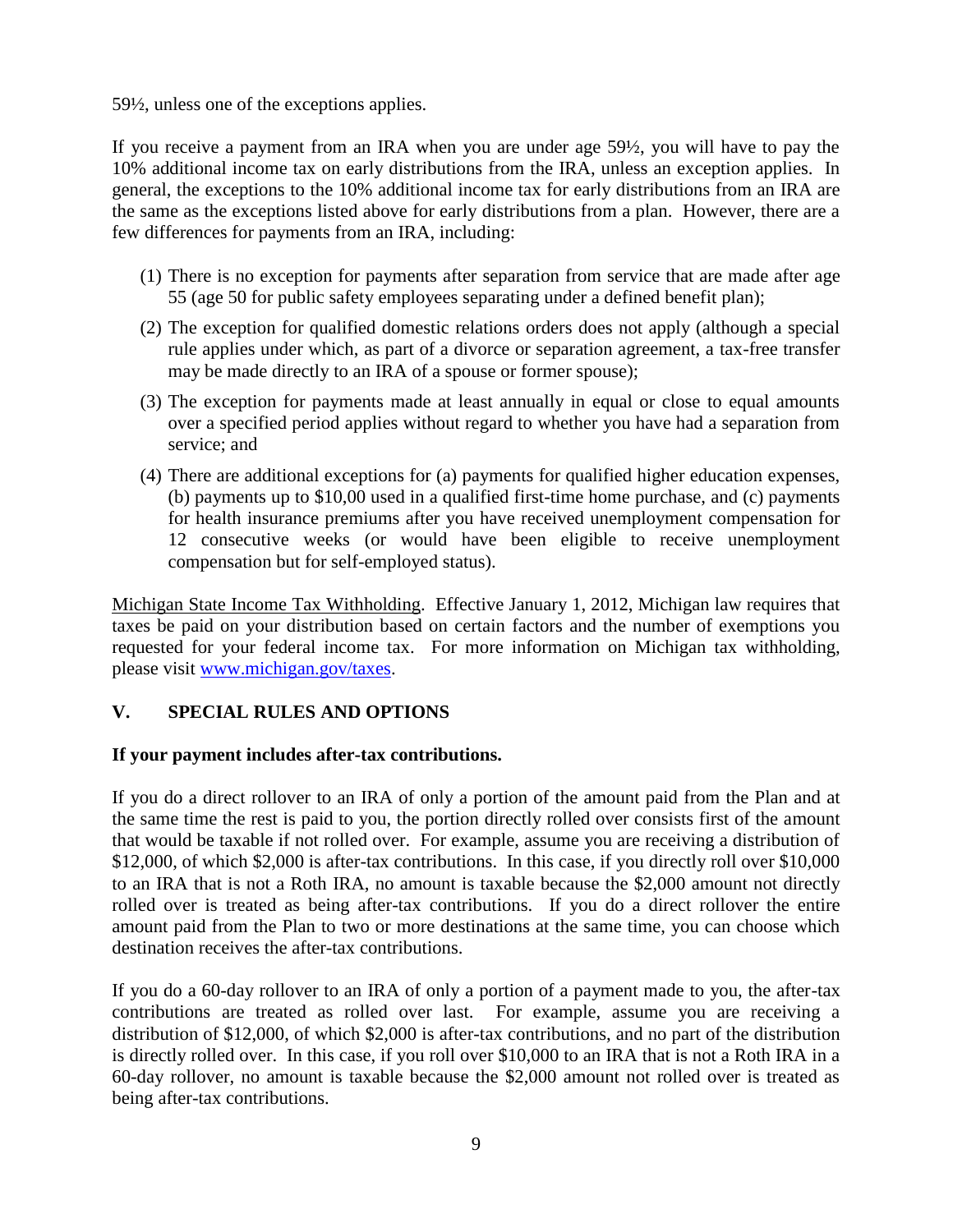Special Tax Treatment If You Were Born before January 1, 1936. If you receive a payment from a plan qualified under section 401(a) or a section 403(a) annuity plan that can be rolled over under Part I and you do not roll it over to a traditional IRA, a Roth IRA, or an eligible employer plan, the payment will be taxed in the year you receive it. However, if the payment qualifies as a "lump sum distribution," it may be eligible for special tax treatment. (See also "Employer Stock or Securities", below.) A lump sum distribution is a payment, within one year, of your entire balance under the Plan (and certain other similar plans of the employer) that is payable to you after you have reached age 59½ or because you have separated from service with your employer (or, in the case of a self-employed individual, after you have reached age 59½ or have become disabled).

For a payment to be treated as a lump sum distribution, you must have been a participant in the Plan for at least five years before the year in which you received the distribution. The special tax treatment for lump sum distributions that may be available to you is described below.

Ten-Year Averaging. If you receive a lump sum distribution and you were born before January 1, 1936, you can make a one-time election to figure the tax on the payment by using "10-year averaging" (using 1986 tax rates). Ten-year averaging often reduces the tax you owe.

Capital Gain Treatment. If you receive a lump sum distribution and you were born before January 1, 1936, and you were a participant in the Plan before 1974, you may elect to have the part of your payment that is attributable to your pre-1974 participation in the Plan taxed as longterm capital gain at a rate of 20%.

There are other limits on the special tax treatment for lump sum distributions. For example, you can generally elect this special tax treatment only once in your lifetime, and the election applies to all lump sum distributions that you receive in that same year. You may not elect this special tax treatment if you rolled amounts into this Plan from a 403(b) tax-sheltered annuity contract or from an IRA not originally attributable to a qualified employer plan. If you have previously rolled over a distribution from this Plan (or certain other similar plans of the employer), you cannot use this special averaging treatment for later payments from the Plan. If you roll over your payment to a traditional IRA, governmental 457 plan, or 403(b) tax-sheltered annuity, you will not be able to use special tax treatment for later payments from that IRA, plan, or annuity. Also, if you roll over only a portion of your payment to a traditional IRA, governmental 457 plan, or 403(b) tax-sheltered annuity, this special tax treatment is not available for the rest of the payment. See IRS Form 4972 for additional information on lump sum distributions and how you elect the special tax treatment.

#### **VI. SURVIVING SPOUSES, ALTERNATE PAYEES, AND OTHER BENEFICIARIES**

In general, the rules summarized above that apply to payments to employees also apply to payments to surviving spouses of employees as well as to spouses or former spouses who are "alternate payees." You are an alternate payee if your interest in the Plan results from a "qualified domestic relations order," which is an order issued by a court, usually in connection with a divorce or legal separation.

If you are a surviving spouse or an alternate payee, you may choose to have a payment that can be rolled over, as described in Part I above, paid in a DIRECT ROLLOVER to a traditional IRA,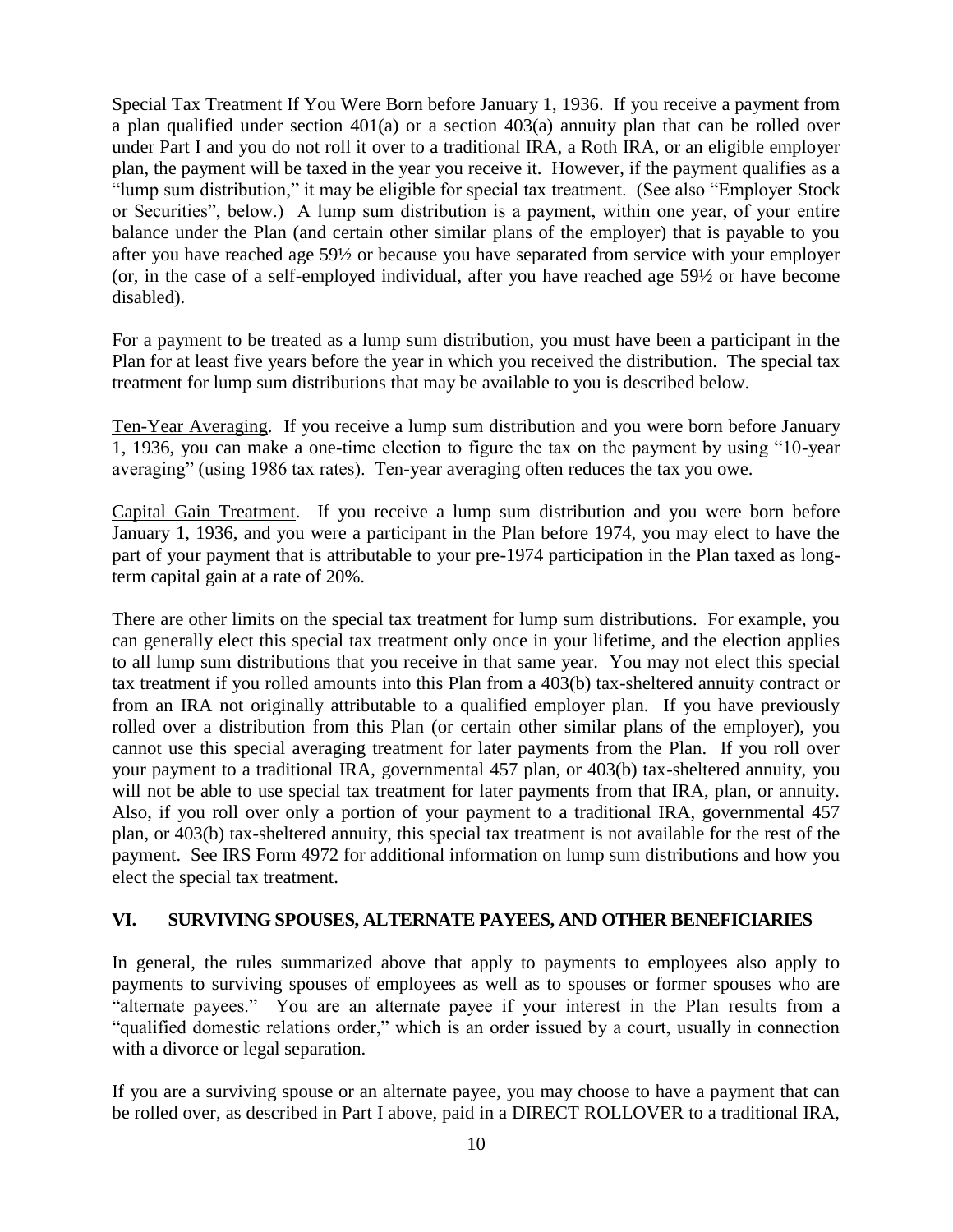a Roth IRA, or to an eligible employer plan, or paid directly to you. If you have the payment paid to you, you can keep it or roll it over yourself to a traditional IRA, a Roth IRA, or to an eligible employer plan. Thus, you have the same choices as the employee.

If you are a beneficiary other than a surviving spouse or an alternate payee, you may choose to have the payment paid directly to you. If you desire to rollover the payment, you may only choose a DIRECT ROLLOVER, and you can only roll over the payment to an IRA. If you are a beneficiary other than a surviving spouse or an alternate payee, you may not elect an INDIRECT ROLLOVER or a rollover to an eligible employer plan.

If you are a surviving spouse, an alternate payee, or another beneficiary, your payment is generally not subject to the additional 10% tax described in Part III above, even if you are younger than age 59½.

If you are a surviving spouse, an alternate payee, or another beneficiary, you may be able to use the special tax treatment for lump sum distributions and the special rule for payments as described in Part III above. If you receive a payment because of the employee's death, you may be able to treat the payment as a lump sum distribution if the employee met the appropriate age requirements, whether or not the employee had 5 years of participation in the Plan.

# **HOW TO OBTAIN ADDITIONAL INFORMATION**

This notice summarizes only the federal (not state or local) tax rules that might apply to your payment. The rules described above are complex and contain many conditions and exceptions that are not included in this notice. Therefore, it is recommended that you consult with a professional tax advisor before you take a payment of your benefits from your Plan. Also, you can find more specific information on the tax treatment of payments from qualified employer plans in IRS Publication 575, Pension and Annuity Income, and IRS Publication 590, Individual Retirement Arrangements. These publications are available from your local IRS office, on the IRS's Internet Web Site at *www.irs.go*v, or by calling 1-800-TAX-FORMS.

# **CONSULT YOUR TAX ADVISOR**

You should consult your tax advisor with respect to your individual tax matters. You should consult your tax advisor regarding any special tax advantages which may be available for you or any special tax rules applicable to you.

THE BOARD OF TRUSTEES MAKES NO REPRESENTATION AND GIVES NO ASSURANCE WITH RESPECT TO WHAT MAY OR MAY NOT BE PERMISSIBLE UNDER THE TAX LAWS. PLEASE CONSULT YOUR TAX ADVISOR.

THIS NOTICE IS INTENDED TO PROVIDE GENERAL INFORMATION REGARDING THE VARIOUS TAX ISSUES FOR YOU TO CONSIDER REGARDING (TOTAL OR PARTIAL) LUMP SUM DISTRIBUTIONS. BECAUSE OF THE COMPLEXITY OF DISTRIBUTIONS FROM ANY TYPE OF RETIREMENT PLAN, YOU SHOULD SEEK THE ADVICE OF A TAX ADVISOR TO HELP YOU DETERMINE IF YOU ARE ELIGIBLE FOR SPECIAL TAX TREATMENT AND TO DETERMINE THE TAX CONSEQUENCES REGARDING YOUR WITHDRAWAL.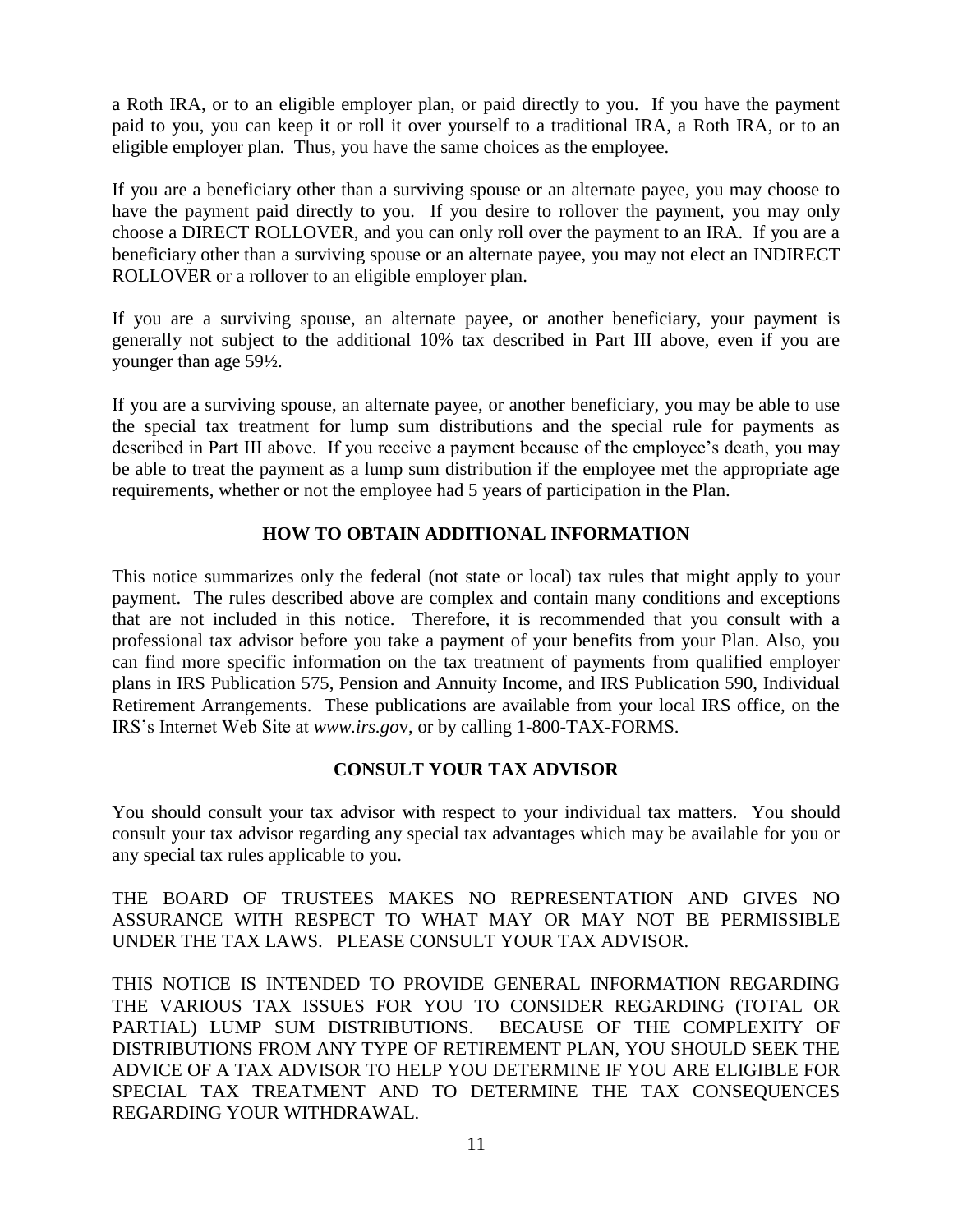#### **MACOMB TOWNSHIP ACT 345 FIRE RETIREMENT SYSTEM**

#### **REQUEST FOR WITHDRAWAL OF EMPLOYEE CONTRIBUTIONS AND INTEREST FROM PLAN AND DISTRIBUTION DESIGNATION**

| Name                   |  |  |
|------------------------|--|--|
| Address                |  |  |
|                        |  |  |
| Social Security Number |  |  |
| Date of request        |  |  |

#### **To the Board of Trustees of the Retirement System:**

As a result of my retirement/separation from service effective \_\_\_\_\_\_\_\_\_\_\_\_\_\_\_\_\_ I will be eligible on that date for the withdrawal of my accumulated contribution amounts.

Pursuant to the provisions of the Retirement System, I hereby request a withdrawal from my account as follows:

> I request that ALL of the funds in my accumulated contribution account be paid directly to me.

I request that ALL or a PORTION of the funds in my accumulated contribution account totaling \$ (amounts) contributed on a pre-tax basis and interest earnings) and \$\_\_\_\_\_\_\_\_\_\_\_\_\_\_\_\_\_\_\_ (amounts contributed on an after-tax basis) be forwarded to the plan(s) listed herein as a direct rollover/direct transfer, and the balance, if any, paid directly to me.

| Name of Recipient Plan   |  |
|--------------------------|--|
| Account No.              |  |
| Address                  |  |
|                          |  |
|                          |  |
|                          |  |
|                          |  |
|                          |  |
| City, State and Zip Code |  |

Representatives of the above-named company have assured me that the direct rollover/transfer amount will be deposited in an eligible retirement plan including an individual retirement arrangement qualified under IRC section 408(a) or (b) or IRC section 408A; a plan qualified under IRC section 401(a), including a 401(k) plan, profit-sharing plan, defined benefit plan, stock bonus plan, and money purchase plan; an IRC section 403(a) annuity plan; an IRC section 403(b) tax-sheltered annuity; and an eligible IRC section 457(b) plan maintained by a governmental employer.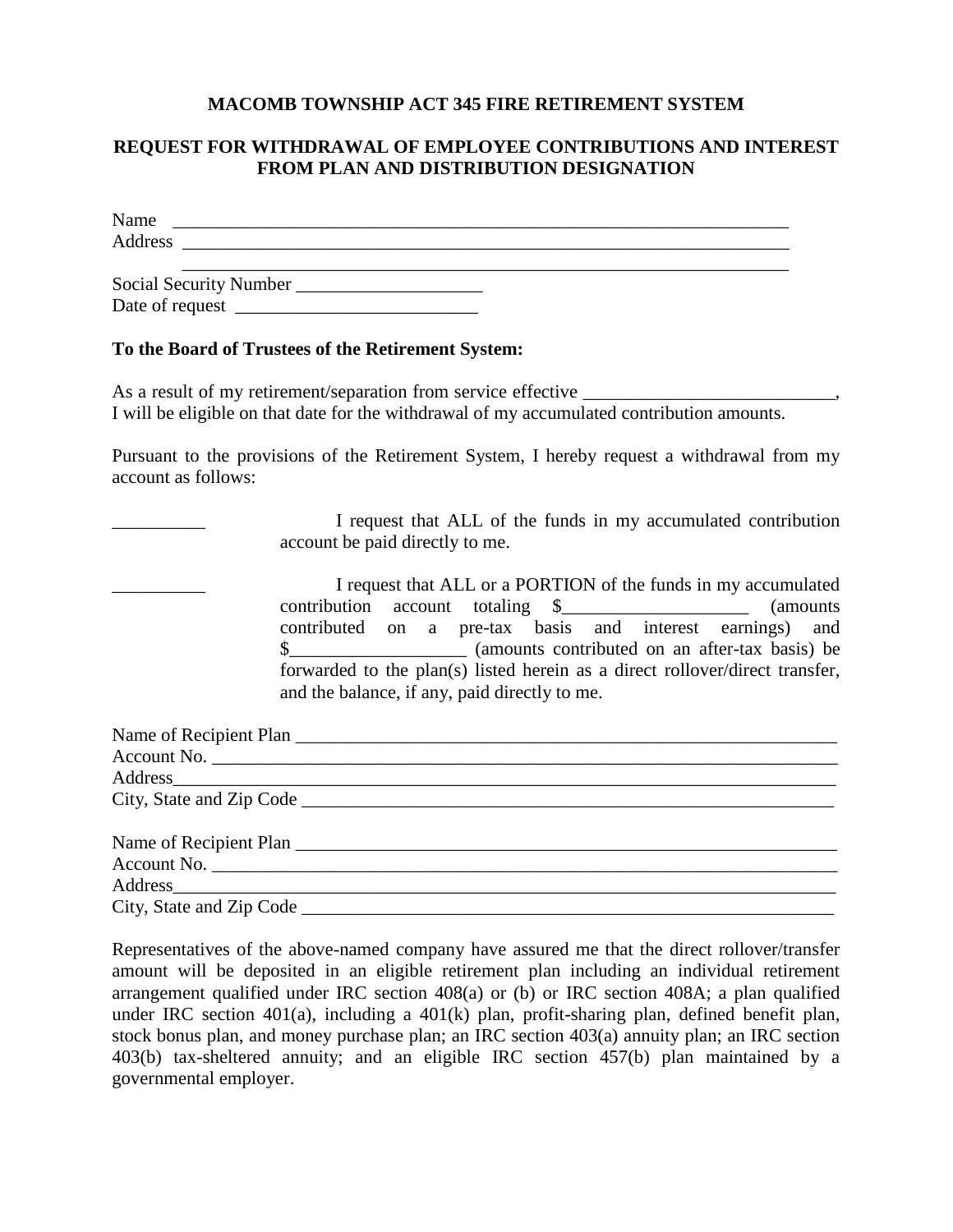I acknowledge receipt of a Special Tax Notice provided to me pursuant to Section 402 of the Internal Revenue Code. I understand that I have the right to a period of at least 30 days, after receipt of the Notice to consider the decision of whether or not to elect a direct rollover.

Federal Income Tax. I acknowledge that twenty percent (20%) of the taxable portion not rolledover will be withheld in accordance with applicable Internal Revenue Code requirements and regulations. (**Note: The Retirement System is not required to withhold tax on distributions less than \$200.00.)**

Michigan State Income Tax. I acknowledge that if I do not specify a Michigan state income tax election, the maximum deduction allowed by law will be withheld from payment(s) received.

I acknowledge that the Retirement System will issue appropriate 1099R forms for the distribution of the funds from the Plan.

I hereby release the Employer and the Board of Trustees of the Retirement System from any and all liability relative to the aforesaid Plan amounts upon the forwarding of the amounts as directed by me. I have made appropriate arrangements with the aforenamed financial institution to accept the transferred amount as a direct rollover, permitted by the Internal Revenue Code and applicable regulations. I hereby waive any and all claims relative to the aforesaid amounts forwarded/transferred consistent with this document. I acknowledge that representatives of the Township and Retirement System do not give tax advice and that I will consult with a tax advisor of my choice.

| <b>Signature of Witness</b><br><b>Address of Witness</b>         |              | <b>Signature of Member</b><br>Name of Member   |  |
|------------------------------------------------------------------|--------------|------------------------------------------------|--|
|                                                                  |              |                                                |  |
| <b>For Internal use:</b>                                         |              | <b>Notary Public</b><br>My Commission Expires: |  |
| <b>Annuity Reserve Account</b><br>Principal<br>Interest<br>Total | s<br>s<br>\$ | Amounts and distribution                       |  |
| Approved at Board meeting of _                                   |              |                                                |  |